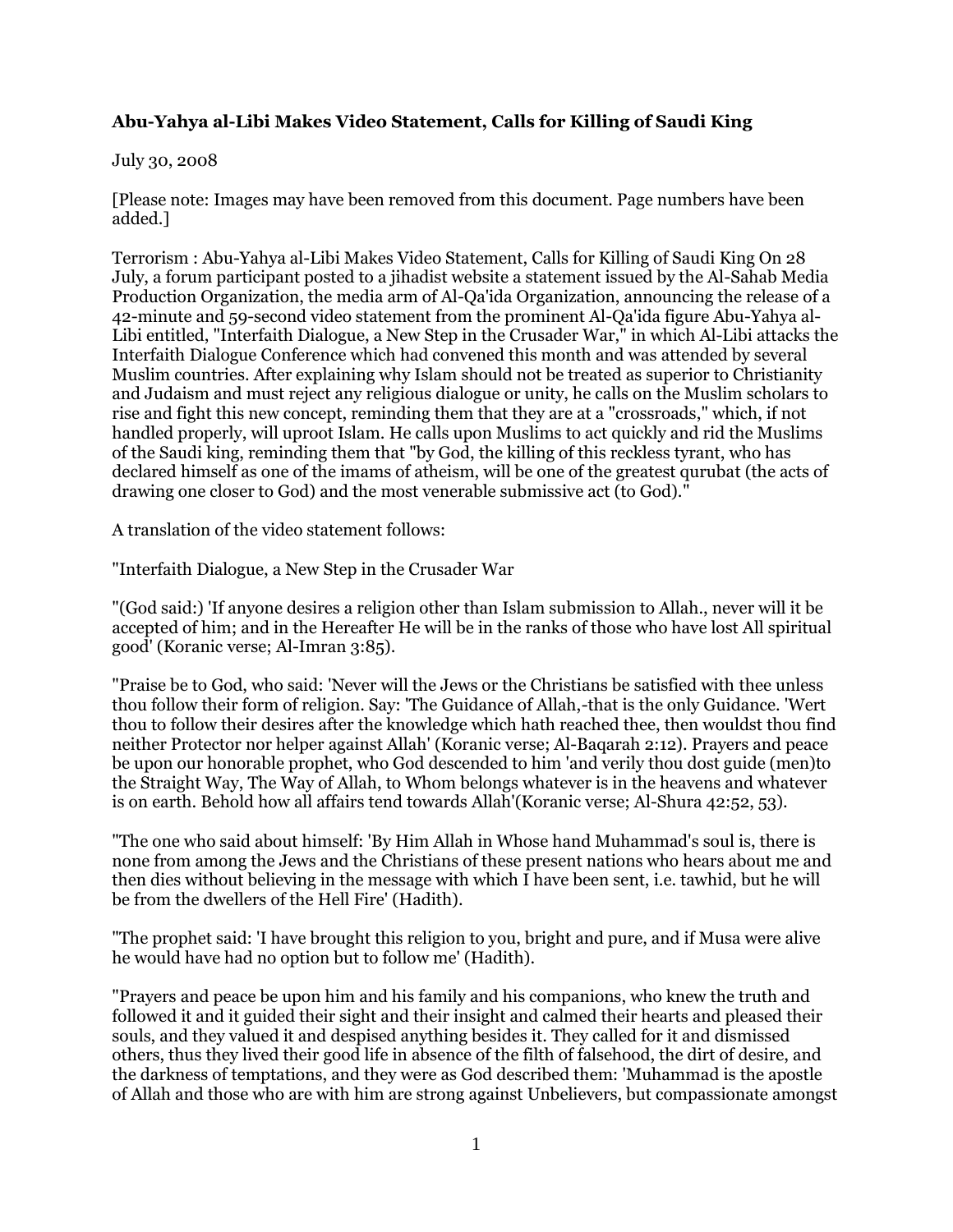each other. Thou wilt see them bow and prostrate themselves in prayer, seeking Grace from Allah and His Good Pleasure. On their faces are their marks, being the traces of their prostration. This is their similitude in the Taurat; and their similitude in the Gospel is: like a seed which sends forth its blade, then makes it strong; it then becomes thick, and it stands on its own stem, filling the sowers with wonder and delight. As a result, it fills the Unbelievers with rage at them. Allah has promised those among them who believe and do righteous deeds forgiveness, and a great Reward' (Koranic verse; Al-Fath 48:29).

"Hence, the deception came upon us, and through it the rivers of atheism are flowing toward us and different plots are woven to conceal the truth. You see it changing what it looks like and changing its names and following various ways to promote its apostasy and conceal its evil. It promotes its confusion by inheriting the Devil in a way that the people still fall. (God said:) 'But Satan whispered evil to him: he said, 'O Adam! shall I lead thee to the Tree of Eternity and to a kingdom that never decays" (Koranic verse; Taha 20:120).

"Imam Ibn al-Qayyimsaid: 'This is the beginning of deceit and cunning and from it its followers inherited the naming of the forbidden things with names that are desirable to the soul; they called alcoholic beverages the mother of joy and called its brother (gambling) the easy living and they named usury as business transactions and they called taxes as sovereign rights and they called the worst injustice as civil law and they called absolute apostasy, which is the denial of God's impeccable attributes, and they called the immoral councils as the dissipation councils 'Iqasat al-Lahfan 1/113.'

"But today we are in the era of civilization, progress, and technology; there is no abomination or evil from evils or vice from vice, and they did not select the best names, the best description, the best words, or the most pleasant expressions. This Satanic way used to be spontaneous and primitive, but today it is not the same, as it is led by the apostate imams and the atheist of the mind and the deceiving organizations that present research and studies and hold seminars and conferences for its sake. The news media was diligently getting ready to disseminate and propagate. It poured a torrential flood of expressions and phrases that foiled the false, so that it could be grasped by groups and groups of people, some of whom were dragged and drifted into deviation through persuasion. The feet slipped, the minds became misguided, the populace became bold, hypocrisy appeared, and the impartial people and the people of discord were boasting.

"No protected fort was left for Islam that they did not seek and no strong door that they did not break and no code of its (Islamic) punishments that they did not destroy and suppress. They forged and dissolved the pure, clear truth, thus the established Islamic beliefs became a breeding ground for every fool. Discussing its rules and certainties has become a sign of culture, thought, and consideration, and attacking the most sacred sanctities by providing every contrary saying or deeds has become a slogan of freedom of expression and freedom of the press.

"All of this is conducted in an organized manner by well studied ways and precise accurate means and by continuous serialized programs. If a deviated infidel in the Western countries barely says something from the despicable Satan, its echo will be reverberated in Muslim countries and the ignorant, the infidels, and the apostates will repeat the same hearsay supporting and spreading its lies. Instantly, when a malicious idea or corrupt theory is created, people are gathered to support, nurture, and advertise for it in groups and individually, and pens are dedicated to it and the media are mobilized to broadcast and embellish it. The populace rush from every direction to discuss and highlight its merits, denying everything that contradicts it. Then shortly after a few days, the idea becomes popular with a desirable perspective that has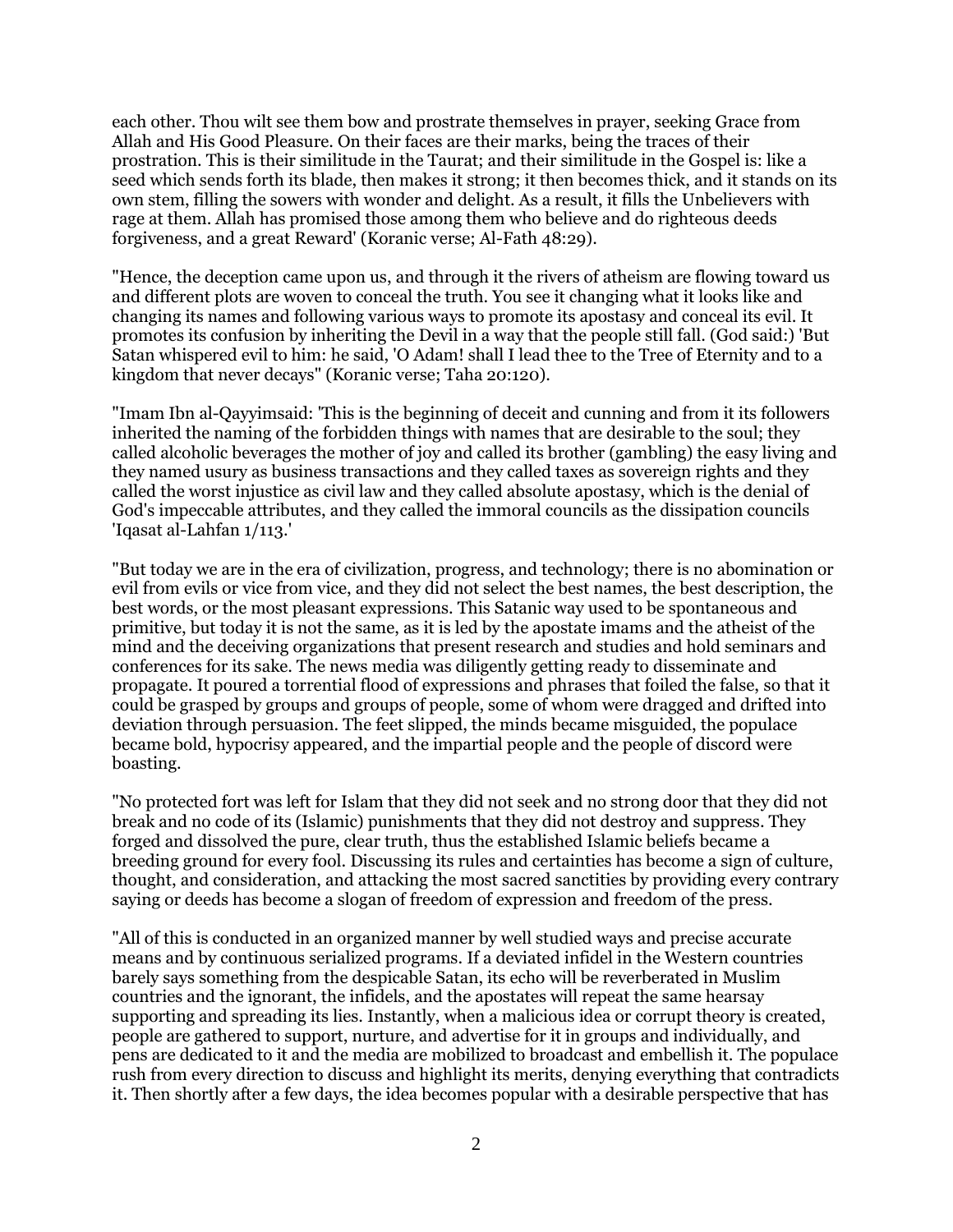its own identity and followers, its own perceptions and ideas, its own foundations and organizations, and has its own prominent people and media, symposiums, and conferences. The prophet, prayers and peace be upon him, was truthful when he said: 'You shall follow the practices of those before you, inch by inch and mile by mile, to the degree that if they enter into the hole of a lizard, you will follow them.' He was asked: 'Oh messenger of Allah, are they the Jews and Christians?' He replied: 'Who else" (Hadith) agreed upon.

"Yes, Muslim nation, they are calls that demolished faiths, divided the certainties, destroyed ethics, corrupted morals, blew up provisions, and tore apart the religion of Islam. Yet we are still debating, disagreeing, arguing, and hesitating and the Crusader's fire has extended to the depth of our religion, and its proselytizers and supporters support it publicly and privately in front of us and in our own lands. They made of their humiliating selves a refraining means at all times and present faithful soldiers who respond when they are called and obey when they are commanded and rush if they are called. (God said:) 'Those in whose hearts is a disease - thou seest how eagerly they run about amongst them, saying: 'We do fear lest a change of fortune bring us disaster.' Ah! Perhaps Allah will give thee victory, or a decision according to His will. Then will they repent of the thoughts which they secretly harbored in their hearts'(Koranic verse; Al-Ma'idah 5:52).

"If a discord ends it will be followed by another that is worse than the first, and if an idea vanishes they find an alternative, as they plot day and night, and the evil plot only afflicts those who have created it. God is truthful, He said: 'Nor will they cease fighting you until they turn you back from your faith if they can' (Koranic verse; Al-Baqarah2:217).

"The ones who are really deceived are the ones who have good faith in them, or expect good to come from them, or anticipate good or success from them, while he hears his God saying: 'Ah! Ye are those who love them, but they love you not, - though ye believe in the whole of the Book. When they meet you, they say, 'We believe': But when they are alone, they bite off the very tips of their fingers at you in their rage. Say: Perish in your rage' (Koranic verse; Al-Imran 3:119).

"What was thrown upon us by the nations of filth and extortion by force, the Jews and the Christians through their proxy agents is the old and (yet)the new idea that intends for Islam to become the third (religion), to became a dear brother, a close friend, an equal companion, and faithful friend to both religions (Judaism and Christianity), whose people openly curse their Lord morning and evening. (God said:) 'The Jews call 'Uzair a son of Allah, and the Christians call Christ the son of Allah. That is a saying from their mouth; in this they but imitate what the unbelievers of old used to say. Allah's curse be on them: how they are deluded away from the Truth' (Koranic verse, Al-Tawbah 9:30).

"Abu Hurayrah, may God be pleased with him, said that the prophet, prayers and peace be upon him, said that God Almighty said: 'The Son of Adam denies Me and he has no right to do so, and he abuses Me and has no right to do so. In reference to his denial of Me, it is his saying: He (Allah) will never re-create me like He created me before. But the re-creation of him is easier than his original creation. As for his cursing Me, it is his saying: 'Allah has taken a son' (Hadith).

"It is the call that the tyrant of the Arabian Peninsula, Abdullah bin Abdal Aziz, actively advocated with open boldness and clear apostasy; ignoring the denial of those who oppose it and not paying attention to the call of the faithful. He announced publicly with his rare and charming eloquence the birth of a new religion, which he discovered and improved after he thought and considered it 'the religion of conversion between the religions.' Oh Arabian Peninsula, beware of the sway of the fools and the deceiving era, and the policy of the deaf and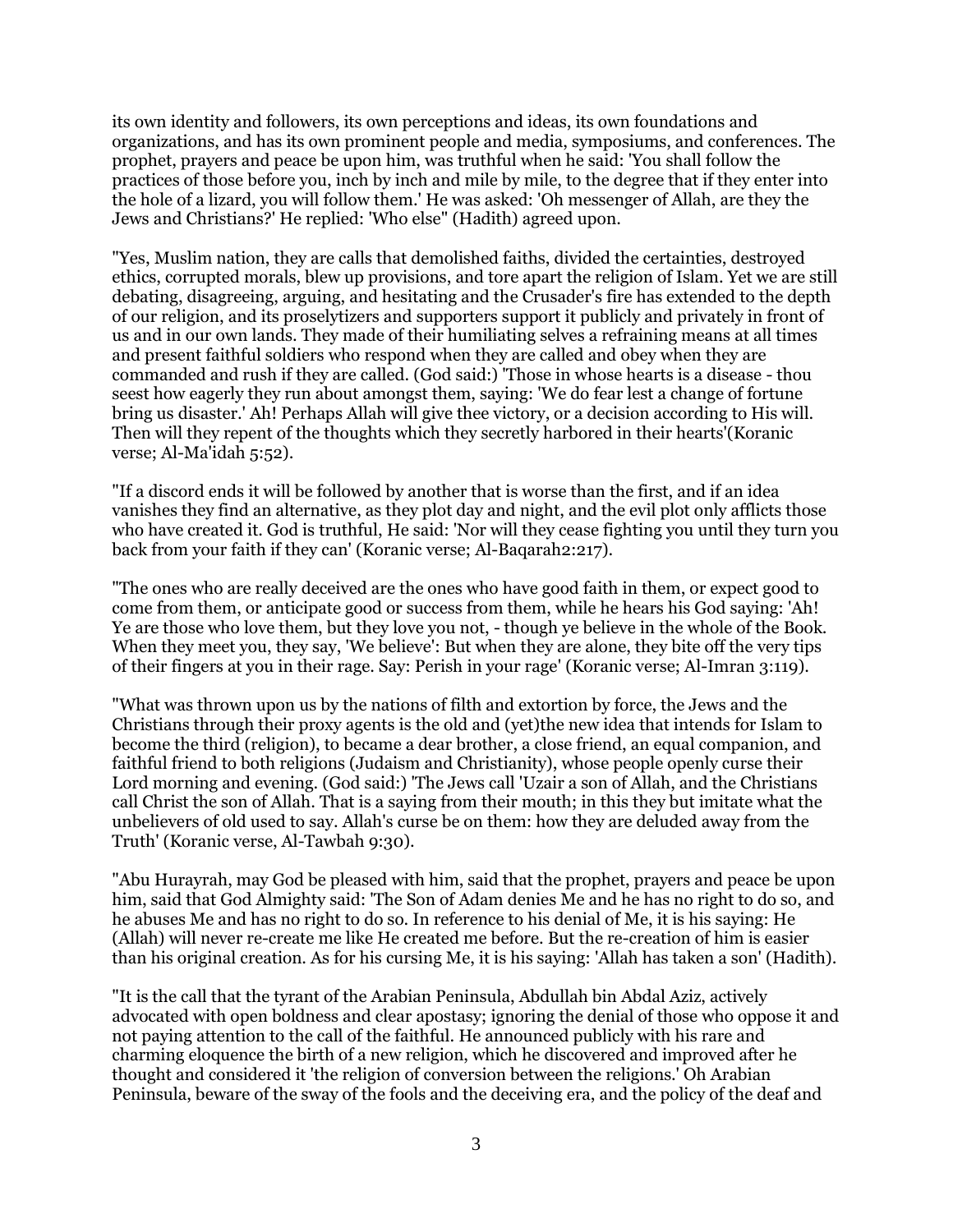the mute who do not understand. The prophet, prayers and peace be upon him, said: 'Just before the hour there will be treacherous years in which the trustworthy one will be suspect and the suspect one will be trusted and in which Al-Ruwaybidah will speak. They asked, 'Who is Al-Ruwaybidah?' He said, 'The foolish person who talks about the community's business' (Hadith).

"Wasn't the policy of the Al Saud State established on lies, deception, betrayal, and agency?

"In the not-so-distant past, the tyrants of Al Saud lured the Crusader forces in the thousands, with all their armies, their sheer numbers, their equipment, and their gear to the point where they established themselves within the homes on the lands of the Muslims. They established their bases and defiled the purest of places. Their ships, vessels and airplane carriers navigate their waters and this blessed land from which the sun of prophesy first shone has now become a fortified sanctuary for the armies of squalor, vice, (the believers of) the Trinity, and those who believe in Judaism. They have completely disregarded the words of the prophet, prayers and peace be upon him, (who said): 'Expel the polytheists from the Arabian Peninsula' (Hadith).

"Today, here they are; the tyrants of Al Saud are completing their task. They are making it effortless for their agents by laying the groundwork for the invasion of minds after having eased the invasion of fortresses. They are planning to blast Islamic beliefs after having humiliated the Muslims by propagating Crusader beliefs. They have announced their clear support and unveiled favor for the present-day Crusader campaign when they stood up for it extrinsically and intrinsically, in secret and openly, in words and in deeds by opening up their lands and their coffers, assigned their armies for their service, mobilizing their intelligence agencies for them, reconfiguring their associations, opening up the widest avenues for them to spread their beliefs and cultures, and exerting as much effort as possible in erasing the Islamic identity, breaking up its personality, shattering its confidentiality, and making it lose its way among the alleyways of perverted and damning religions, within the tunnels of dark, unjust thoughts, and the absurdity of squandered, distracted minds so that they might present us with a new mix; a modern combination which matches their desires and the desires of their masters and which enables them to take their fill of their greed and the greed of their lords; (a combination) which would destroy all barriers and in which all differences would cease to be important. Through this, beliefs would intertwine and thoughts would fraternize and it would be impossible for anyone to differentiate good from evil, the believer from the non-believer, the pious from the irreverent or even those who are on the right path from those who are lost. In their audacity, they negate the words of the prophet, prayers and peace be upon him (when he said): 'Two religions shall not co-exist within the Arabian Peninsula' (Hadith), rather,(they have made it so that) many religions will co-exist, not just two, but many faiths, not just two faiths.

"For all this and more, the tyrants of the Land of the Two Sanctuaries (Saudi Arabia) have announced the birth of this new religion in the Arabian Peninsula, which is known as 'the Interfaith Convergence' at a time when the glory of Islam has barely started to return little by little, the awareness of its people is increasing day by day and the sacrifices of its sons are multiplying from one front to the next.(Islam's) enemies have been struck by terror and have despaired of gaining anything on the battle fronts and fields. They have been pushed underfoot and have turned to their agents and representatives for aid, at the head of whom are the tyrants of the Land of the Two Sanctuaries, from whom they seek assistance in quelling the soul of zealousness which has started to burn within the hearts of the sons of Islam and which perfumes their spirits with the meaning of sacrifice. No sooner did the tyrants hear these calls for help from their masters did they say to them openly 'We obey, we obey.' They were applauded and heralded and lines formed behind them comprised of all those to whom their religion has become contemptible and those who have cheapened their beliefs. At that point, those who cried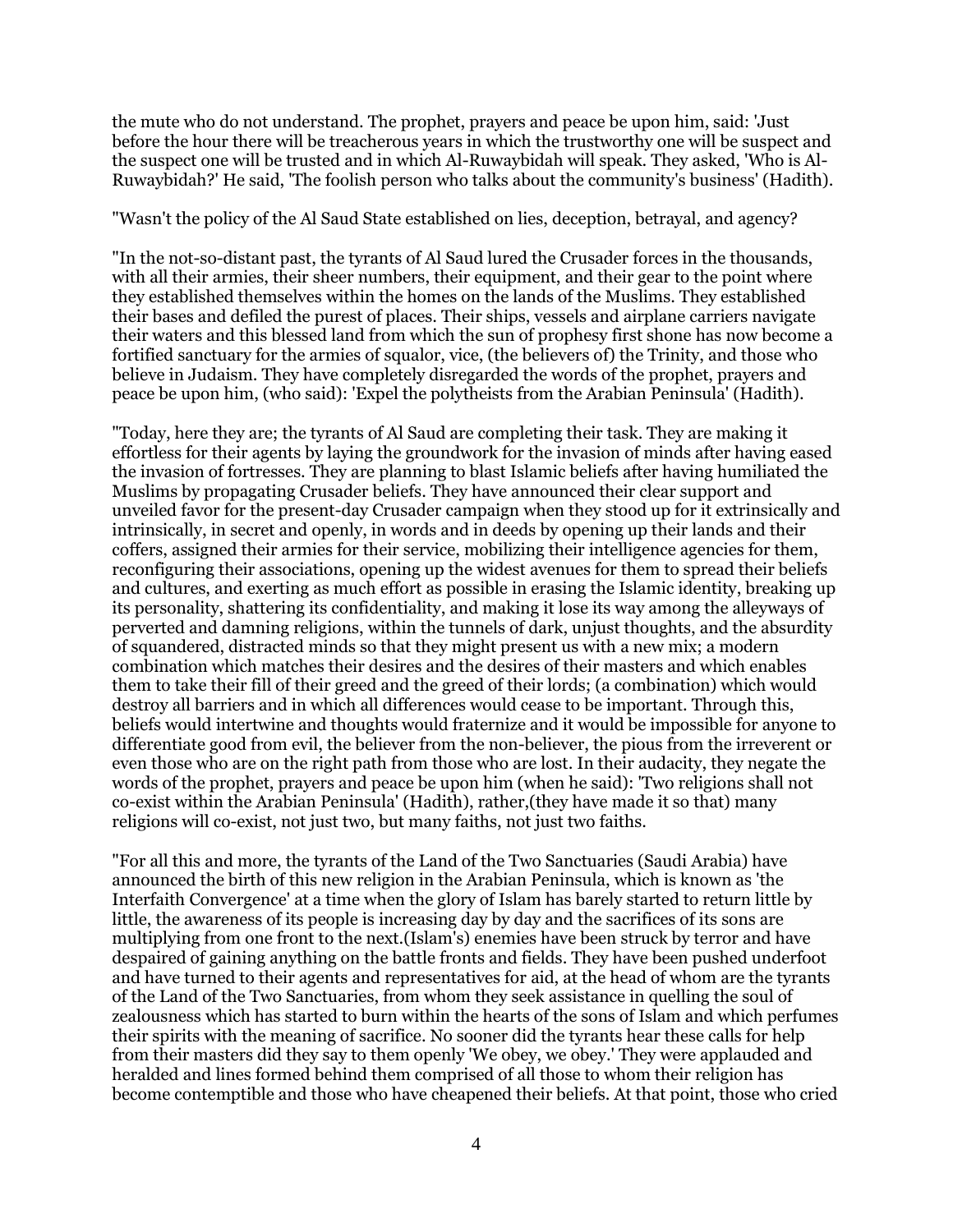were differentiated from those who pretended to weep, for verily, God's words are truthful when He says: 'Truly it is not their eyes that are blind, but their hearts which are in their breasts'(Koranic verse; Al-Hajj 22:46).

"This crisis took place in order to reveal those who are the true people of monotheistic proselytization who do not barter for their beliefs and who do not renounce their principles. They do not change their stances according to the winds of temptation. Rather, their faith is the most precious thing for them, may God protect us from all temptations: 'Our Lord! (they say), 'Let not our hearts deviate now after Thou hast guided us, but grant us mercy from Thine own Presence; for Thou art the Grantor of bounties without measure" (Koranic verse; Al-Imran 3:8).

"The call for interfaith convergence which was put out by the tyrants of the Lands of the Two Sanctuaries and in which they called for the fraternization of the three religions--Judaism, Christianity, and Islam and even including other religions--is not spontaneous or impromptu, neither is it a passing whim nor a fleeting thought, but rather it was born out of deep study, elaborate research, and ulterior craftiness. They chose the perfect time for (the convergence)—as they think--the perfect country and the perfect way so that it might become a complete part and link in the obvious crusader wars against Islam and Muslims. Moreover, it is the crux of this campaign, its quintessence and its conclusion. The enemies of God do not want anything from us other than for us to separate from our religion, to let go of our beliefs, and to dissolve our loyalty and innocence. They want us to lose our personality and identity under the banner of reform, fraternity, coexistence, and peace, and therefore they handed over the banner of the call of this new religion to the tyrants of the Lands of the Two Sanctuaries so that they may impact those about whom God said: 'When it is said to them: 'Make not mischief on the earth,' they say: 'Why, we only Want to make peace!' (Koranic verse; Al-Baqarah 2:11), however 'Of a surety, they are the ones who make mischief, but they realize (it) not' (Koranic verse; Al-Baqarah 2:12).

"Yes, it is this convergence which makes monotheism a brother to polytheism and deprecation. It raises the mosque next to the church and synagogue and places the Koran on equal footing with falsified books like the Torah and the Bible. (In this convergence) Muslims, who are the best nation given unto people, become evil. 'These two kinds (of men) may be compared to the blind and deaf, and those who can see and hear well. Are they equal when compared? Will ye not then take heed?' (Koranic verse; Al-Hud 11:24)

"Inventing and varying names for this scandalous proselytization does not change its truth at all. In reality it is an apparent proselytization to let go of Islam and obscure a wonderful phrase which is part of (Islam's) beliefs and principles. Searching for common threads that link (Islam) with Judaism and Christianity so that it might become something upon which the people of the tripartite might agree on is this modern religion which allows calls for it and denial of anyone who might reject it. People are forced to believe it and accept it, and the proselytizers of evil and scholars of delusion might name this in a manner which might trick people into believing it is a part of their religion and their customs. They might say 'it is interfaith dialogues' or 'a good natured debate' or 'a proselytization for wisdom and good natured preaching' or 'proselytization for moderation and temperance.' They will not be put off by the existence of a number of Koranic verses, rather they will use them to further their delusion and to spread their delusion in a way that satisfies and pleases their rulers and tricks the worshippers of God. They are not concerned after all this with whether the whole world becomes deluded or if the Islamic nation splinters or if it loses its splendor and glory among desires and whims. No, their only concern is that they gain the approval of their rulers and that from time to time they are allowed to enter through open doors. The prophet of God, prayers and peace be upon him, said 'He who enters through the doors of the Sultan will be spellbound, for one who grows closer to the Sultan will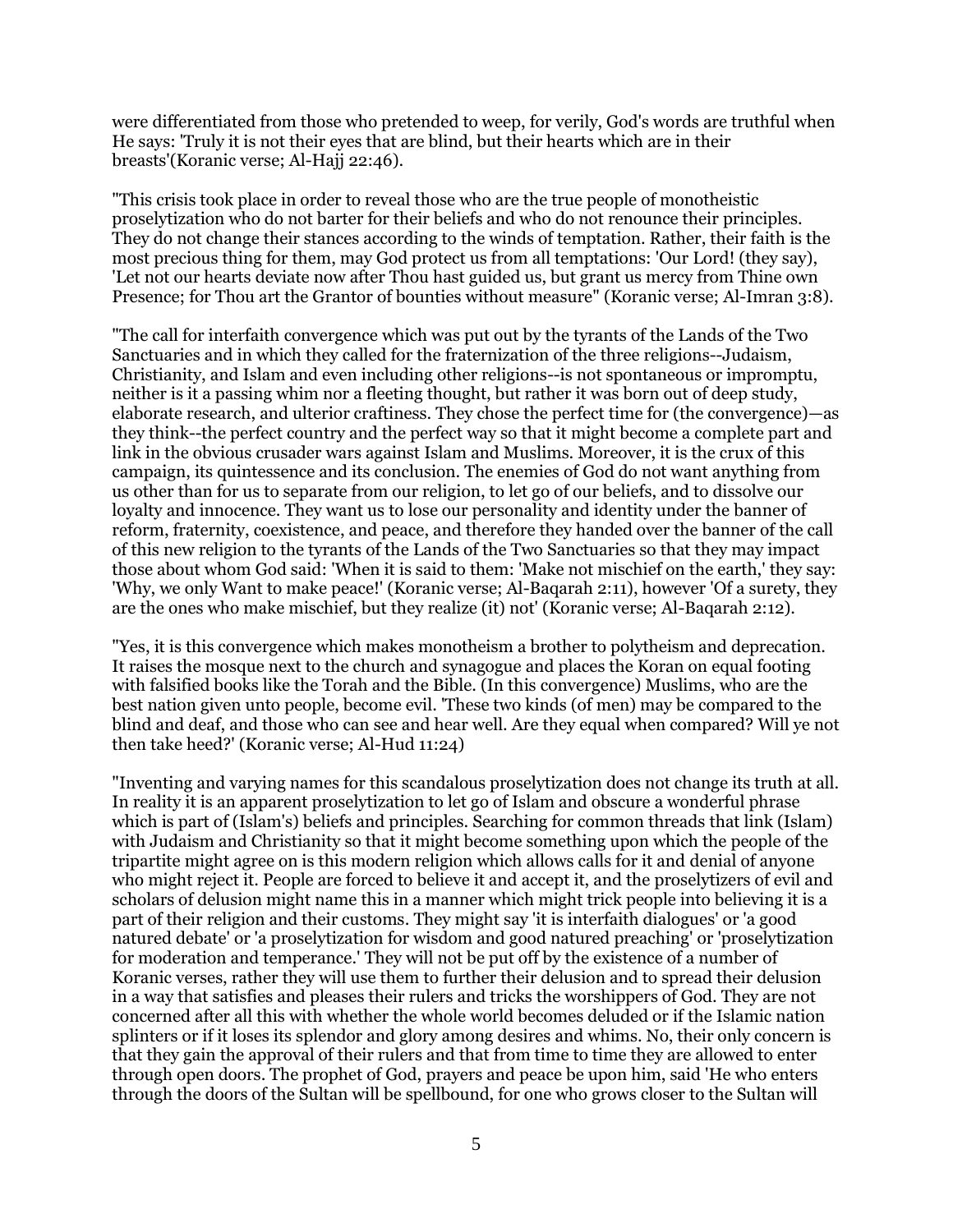#### grow farther away from God' (Hadith).

"Woe to those who sell the verses of God cheaply, if they do not repent and turn back, they will stand one day between the hands of their God and will not find a saving grace in their high ranks, lofty positions, vast wealth, glittering titles, fast boats, huge palaces, or false flattery: 'That Day Allah will call to them, and say: 'What was the answer ye gave to the apostles?' Then the (whole) story that Day will seem obscure to them (like light to the blind) and they will not be able (even) to question each other' (Koranic verse; Al-Qassas, 28:65-66). God Almighty says: 'Then the (whole) story that Day will seem obscure to them (like light to the blind) and they will not be able (even) to question each other. They are the ones who buy Error in place of Guidance and Torment in place of Forgiveness. Ah! What boldness (They show) for the Fire!' (Koranic verse; Al-Baqarah 2:174-175)

#### (poem)

"'I will not be giving knowledge its due, if every time the greed of its chasms appeared peaceful "'In serving knowledge, I did not diminish the prestige of my soul, to serve those I found but there is no service.

"'If the people of knowledge protect it, it will protect them; if they glorify it, it will be glorified; "'But they humiliated it and defiled it, and it was greed that caused knowledge to grimace.'

"The spreading of this vile crime or attempting to disguise its reality and improve its ugliness by hiding its sallow face through false religious fat was, the ringing in the ears with superfluous sermons, filling lines on paper with embellished information, and participating in devious summits and deceptive seminars are a betrayal of Islam and its people. It is a direct participation in the strengthening, support, and escalation of this new religion and the attempt to make the Arabian Peninsula a fount of apostasy and den of non-belief and vice after being a light in the dark for faith and monotheism. Those who are attempting this, no matter how hard they try, will not be able to justify their actions and will not be able to deny the words of God about them: 'There is among them a section who distort the Book with their tongues: (As they read) you would think it is a part of the Book, but it is no part of the Book; and they say, 'That is from Allah,' but it is not from Allah. It is they who tell a lie against Allah, and (well) they know it' (Koranic verse; Al-Imran 3:78). This is for all of you who have filled the world with noise at the request of your masters.

"So, your imam has spoken and has called for that which you have found in your fat was and studies to be open non-belief, clear apostasy, and delusion away from the religion. What is the justification which you are still grasping? What excuse will you use so that you might find sanctuary in front of God Almighty after all this? The scholar, Bakr Abu Zaid, may God have mercy upon him, wrote a book entitled 'The Falsification of the Theory of Convergence Between the Religion of Islam and Other Religions.' He was one of the scholars from the Arabian Peninsula who belonged to the Higher Authority of Scholars. In his introduction he said: 'This tragedy of calling for convergence between the religion of Islam and other religions such as Judaism and Christianity, and for which summits are held under the titles of 'interfaith convergence' or 'unity of religions' or 'fraternization between religions' or 'cultural discussions,' is the worst support from the two darkened caves; the new global regime and globalization, which both aim to spread non-belief and apostasy in addition to spreading dissolution and defacing the identity of Islam and its innate character' end quote. May God have mercy upon him. He also said: 'Calling upon a Muslim to unite the religion of Islam with other religious laws or religions which are built upon falsifications and abrogation is clear apostasy and downright non-belief because of the daring defiance of criticizing Islam primarily, and beliefs and actions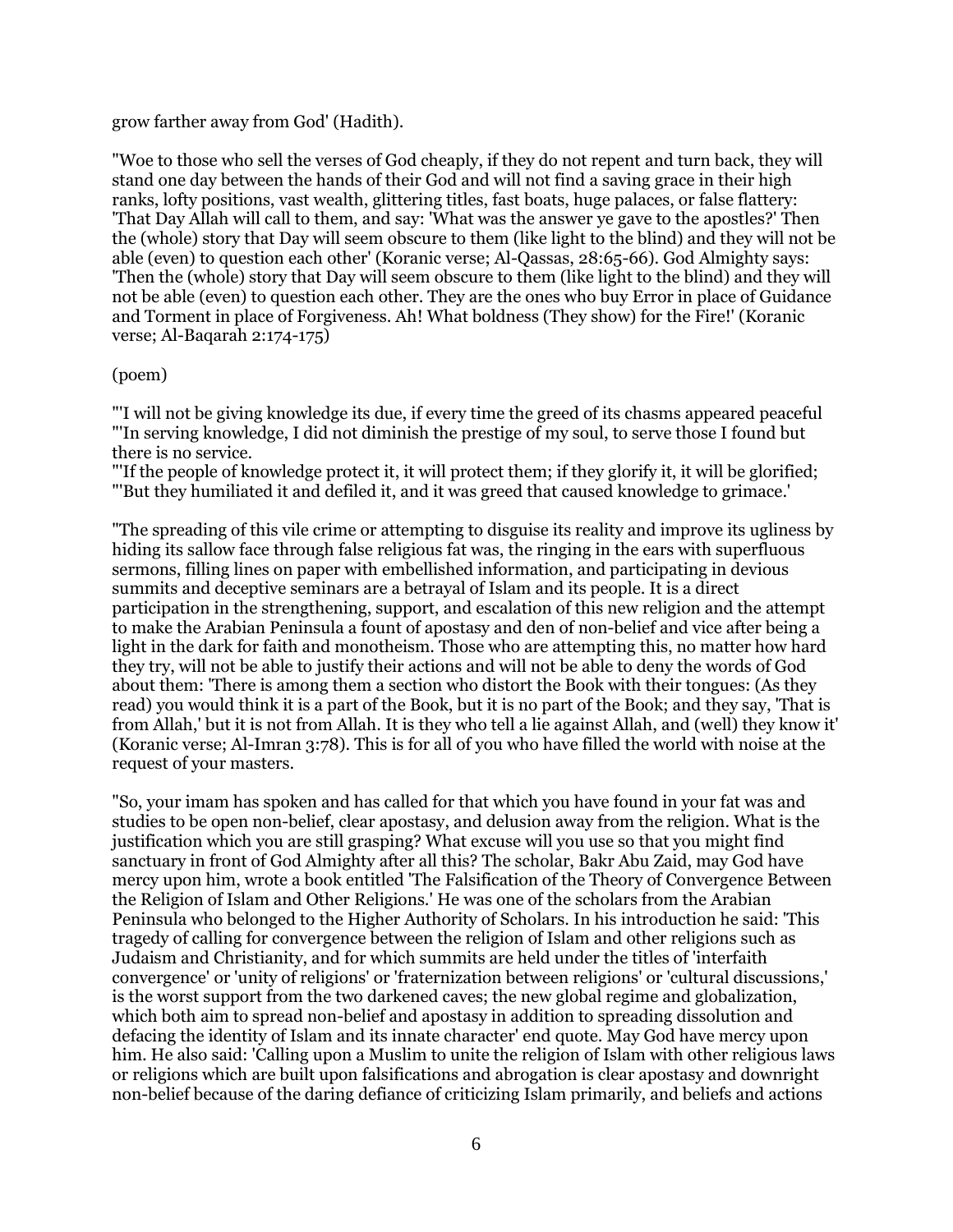second. This is agreed upon and should not be the subject of disagreement among the people of Islam. It is entering into a new battle with the worshippers of the cross and with the strongest detractors and enemies of those who believe (Muslims). The matter is serious and should not be taken lightly.

"He also said, may God have mercy upon him, that 'the call for this tripartite theory, under any of these slogans, to converge the religion of true Islam which abrogates all creeds which come before it with that which the Jews and Christians believe and which circles around falsification and distortion is the biggest trap known to be facing Islam and Muslims, for the teachings of the Jews and Christians have always been 'to loath Islam and Muslims.' They have wrapped this up in shiny slogans which serve to lie and mislead (Muslims) to a horrible, frightening fate. According to Islam, this call (for convergence) is heretical, misleading, and is apostasy. It is their plan of iniquity and their call (for Muslims) to become apostates from Islam because it clashes with self-evident doctrines and it assaults the inviolability of the prophets and the prophetic messages. It invalidates the truth of the Koran and its abrogation of all books before it. It invalidates the abrogation of Islam to all creeds which came before it and it invalidates the culmination of the prophethood and the prophesy with Muhammad, peace and prayers be upon him. It is an unacceptable theory from the perspective of Shari'ah and it is absolutely forbidden according to all evidence of sanctification in the Koran, the Sunnah, the agreed upon opinion, and all evidence and proof that falls under these, end quote. May God have mercy upon him.

"So, you truthful scholars of Islam stand up in defense of your religion, in guardianship of your Shari'ah and so that you may carry out your duties far from the hidden mumbling, lackluster roars, and confusing generalizations. Our woes have increased to the level of drowning us. Today is your day. The battlefront is your front. Blessed be he who is at the forefront of driving back those who mock the religion of God. Let him be included with those '(It is the practice of those) who preach the Messages of Allah, and fear Him, and fear none but Allah. And enough is Allah to call (men) to account' (Koranic verse; Al-Ahzab33:39). Let him take a stand as the prophets did and as the Imam of the Sunnis Ahmad Ibn Hanbal, may God have mercy upon him, did on the day that the heresy was unwound and the Sunnah was upheld. He had great patience and he carried himself through the worst calamities and most trying of times until such a time when matters were corrected, vice was overthrown, truth was upheld, and falseness was overtaken. May God grant glory to faith and the people of faith, and may He humiliate perversity and the people of perversity. May God maintain His influence and His name among the people.

"So, who will do what he did and follow his steps, remove the froth and defend the religion of the Absolute and the Everlasting, who 'begetteth not, nor is He begotten, And there is none like unto Him' (Koranic verse; Al-Ikhlas 112:4), someone, who will speak to himself with the determination of a believer and the confidence of a guided person who keeps martyrdom alive by asking for it.

### (poem)

"'Be patient in the domain of death, be patient, for living forever is not possible

"'The garment of eternal living is not a garment of honor; (patience) will protect my brothers from cowardly submissiveness.

"'The path of death is the destination of every living thing, to which a caller invites every being "'Anyone who does not rise, loses interest, grows old and dies

"'For, what is good in the life of man, if his life goes to waste?'

"Oh how impossible it is for the Godly scholars, the full moons in the dusk, the beacons of guidance, and the heirs of the prophets to be among those whose lives were wasted.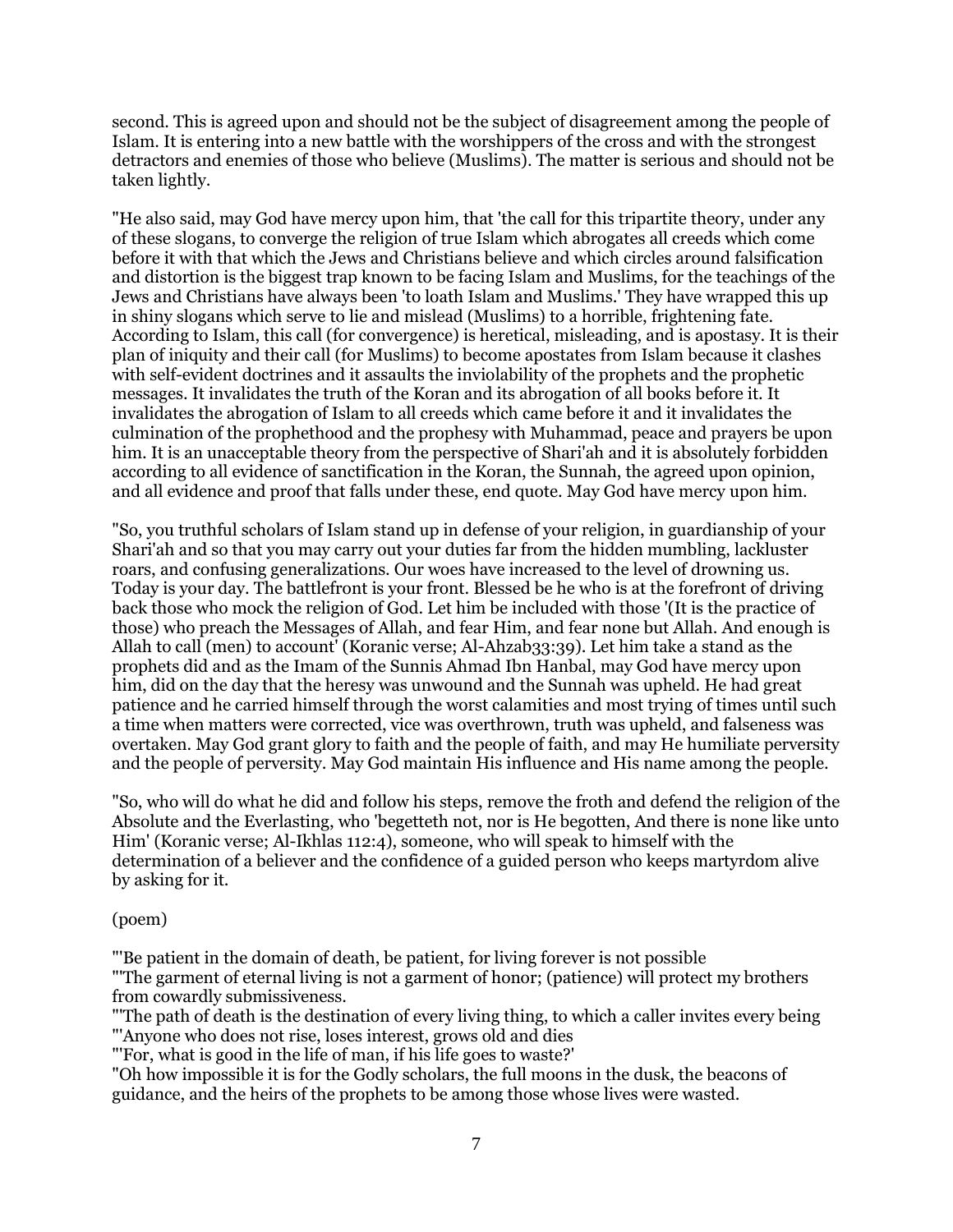"Let the voice of monotheism be heard: 'They do blaspheme who say: Allah is one of three in a Trinity: for there is no god except One Allah' (Koranic verse; Al-Ma'idah5:73). Therefore, we say no to a dialogue with those who give God a mistress and a son and let the call of sanctification rise in the face of the people of anger and impurity. 'Be their hands tied up and be they accursed for the(blasphemy) they utter. Nay, both His hands are widely outstretched: He giveth and spendeth (of His bounty) as He pleaseth' (Koranic verse; Al-Ma'idah 5:64).Let those who insult their God and reduce their Creator be destroyed, and let the thrones of those who corrupt the religion and change the clear Shari'ah shudder, 'We are clear of you and of whatever ye worship besides Allah. We have rejected you, and there has arisen, between us and you, enmity and hatred forever,- unless ye believe in Allah and Him alone' (Koranic verse; Al-Mumtahinah60:4). Having interfaith dialogue and unity is your religion which you have accepted for yourselves and your non-belief which you have cemented. As for us, we continue to walk in the footsteps of the master of the messengers, 'Say: Verily, my Lord hath guided me to a way that is straight,- a religion of right,- the path (trod) by Abraham the true in Faith, and he (certainly) joined not gods with Allah' (Koranic verse; Al-An'am 6:161), and 'Abraham was not a Jew nor yet a Christian; but he was true in Faith, and bowed his will to Allah's (Which is Islam), and he joined not gods with Allah' (Koranic verse; Al Imran 3:67).

"There are people who follow their desires the way a dog follows its owner and lead the people to follow the religion of the king once leaning eastward and another leaning westward and increase the problems of the ummah and multiply the confusion. It is not those people to whom we are referring, and it is not those people about whom we care while they are corrupting the religion and spoiling the ummah. How beautiful was the saying of Hudhayfah, may God be pleased with him, when he said, 'True aberration is to know what you are denying and to deny what you know. Look at your condition today and hang on to it because strife will not affect you anymore.'

"Today, we see them undoing what they had woven and building what they had destroyed; they are accepting what they had denied. What their master is doing and is calling for today, they used to consider an aberration yesterday. They had shown its dangers and excommunicated those who called for it. In one of the fat was issued by the permanent committee, which was signed, among others, by Abd-al-Aziz Alal-Shaykh, the present mufti of the Saudi Kingdom, it was written, 'Whoever considers to unite or converge between Islam and Judaism and Christianity is like someone who tries to unite between two opposites and between good and evil and non-belief and belief. This is like what was said:

"'Oh you, who is marrying Thurayyah to Suhayl, by God how can these two meet? When on their own she is from Syria and Suhayl is from Yemen.' They go on to say, 'It is not permissible for the Muslims to get closer to them because by doing so they are showing approval of their wrong ways on the one hand, and they are endangering the ignorant on the other. The responsibility is to expose their wrong beliefs, just as God exposed them in the Koran' end of the transmitted statement (from the Mufti).

"What brought or almost brought Thurayyah and Suhayl together? Was it because the guardian brought them together? Who is the one today calling for interfaith dialogue, and how did your guardian join between two opposites? Who is misguiding and misleading the ignorant? Who prevented the mouths from exposing the Jews and the Christians? Is it not that your guardian is the one responsible for all these scandals and ugly deeds, or is the eye of approval blind to every fault and the eye of hatred sees every blemish?

"Another fatwa from the committee in this regard, on which the signature of the above mufti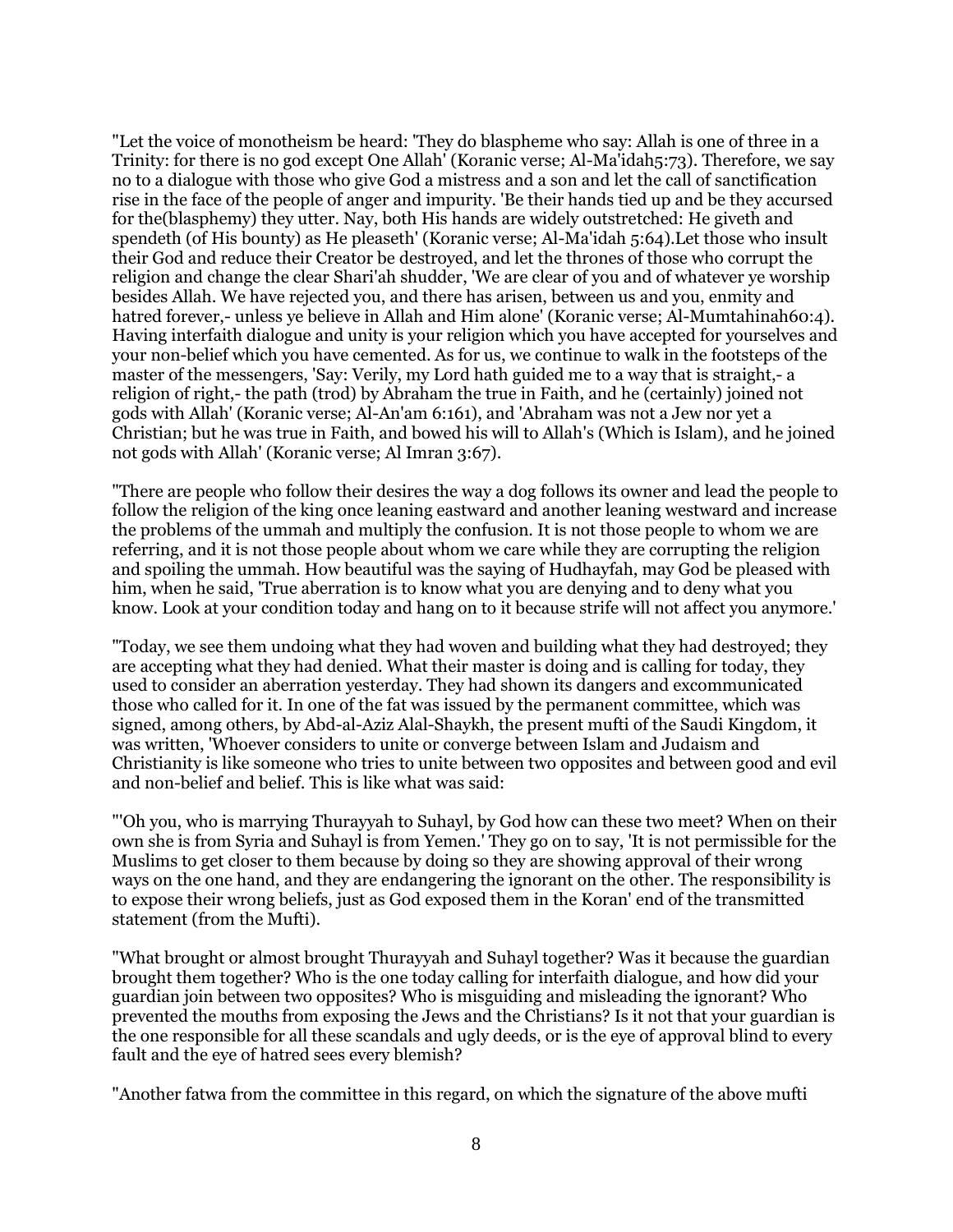was affixed, says, 'In the face of these faith principles and religious facts, the call for the unity and convergence of religions into one mold is an evil call that aims at confusing right with wrong and at destroying Islam and shaking its pillars. It aims at dragging its people into total apostasy. The Almighty was all-knowing when he said in this regard, 'Nor will they cease fighting you until they turn you back from your faith if they can' (Koranic verse; Al-Baqarah 2:218). He also said, 'They but wish that ye should reject Faith, as they do, and thus be on the same footing (as they)' (Koranic verse; Al-Nisa 4:89) until they say (in the fatwa)'If the call for interfaith dialogue comes from a Muslim, it will be considered a clear turn away from the religion of Islam because it conflicts with the basis of the faith and shows approval of the bl"What kind of interest is it that tied your tongues from uttering the truth, which you continue to claim to protect, while the tyrant of the Land of the Two Sanctuaries continues to lead the people to clear atheism and apostasy, without anyone preventing it? What kind of tumult do you fear, when the calls for clear non-belief are increasing and their promoters are boasting, and when these calls are spreading among all the people? Was it not the Almighty God who said, 'For tumult and oppression are worse than slaughter' (Koranic verse; Al-Baqarah 2:191)? The Exalted also said, 'Oppression is worse than slaughter' (Koranic verse; Al-Baqarah2:217).

"To what extent will you run after these tyrants, cover up their non-belief, and promote their wrong ideas, and argue on their behalf? How can you not stop when you read the words of the Almighty, 'Contend not on behalf of such as betray their own souls; for Allah loveth not one given to perfidy and crime. They may hide (Their crimes)from men, but they cannot hide (Them) from Allah, seeing that He is in their midst when they plot by night, in words that He cannot approve: And Allah Doth compass round all that they do. Ah! These are the sort of men on whose behalf ye may contend in this world; but who will contend with Allah on their behalf on the Day of Judgment, or who will carry their affairs through?' (Koranic verse; Al-Nisa 4:107- 109)

"Where are those scholars who attacked the mujahidin with their speeches and writings under the slogan of (providing) advice and guidance? Let them come out to demonstrate their bravery in the field of promoting virtue and preventing vice. Let them stand up with their courage and issue their advice. Let their zeal motivate them, and let them tell those who are reckless about God's religion and who alter its rulings and seek the destruction of its principles. Stop the defiant movements of apostasy to which you have given free rein on Muslims in the Arabian Peninsula. Or is it the mujahidin alone who deserve to be publicly defamed? Does defamation through satellite channels and the so-called advice only apply to them? Where are the people who issue statements to disassociate themselves from the mujahidin's actions? Where are those who look for every small shortcoming to blame it on the mujahidin?

"Free your pens, dedicate your rhetoric, show your sincere advice, and act on your concerns! Otherwise, leave them alone. Do not blame them.

"How strange it is!

(poem)

"'You get oppressed, but you do not complain. Someone upsets you, but you do not show your anger.

"'You got accustomed to degradation until it has become your habit, for some of people's habits are acquired.

"'You abandoned your pride for a long time due to humiliation. Do you not feel disturbed by the disgrace and damage?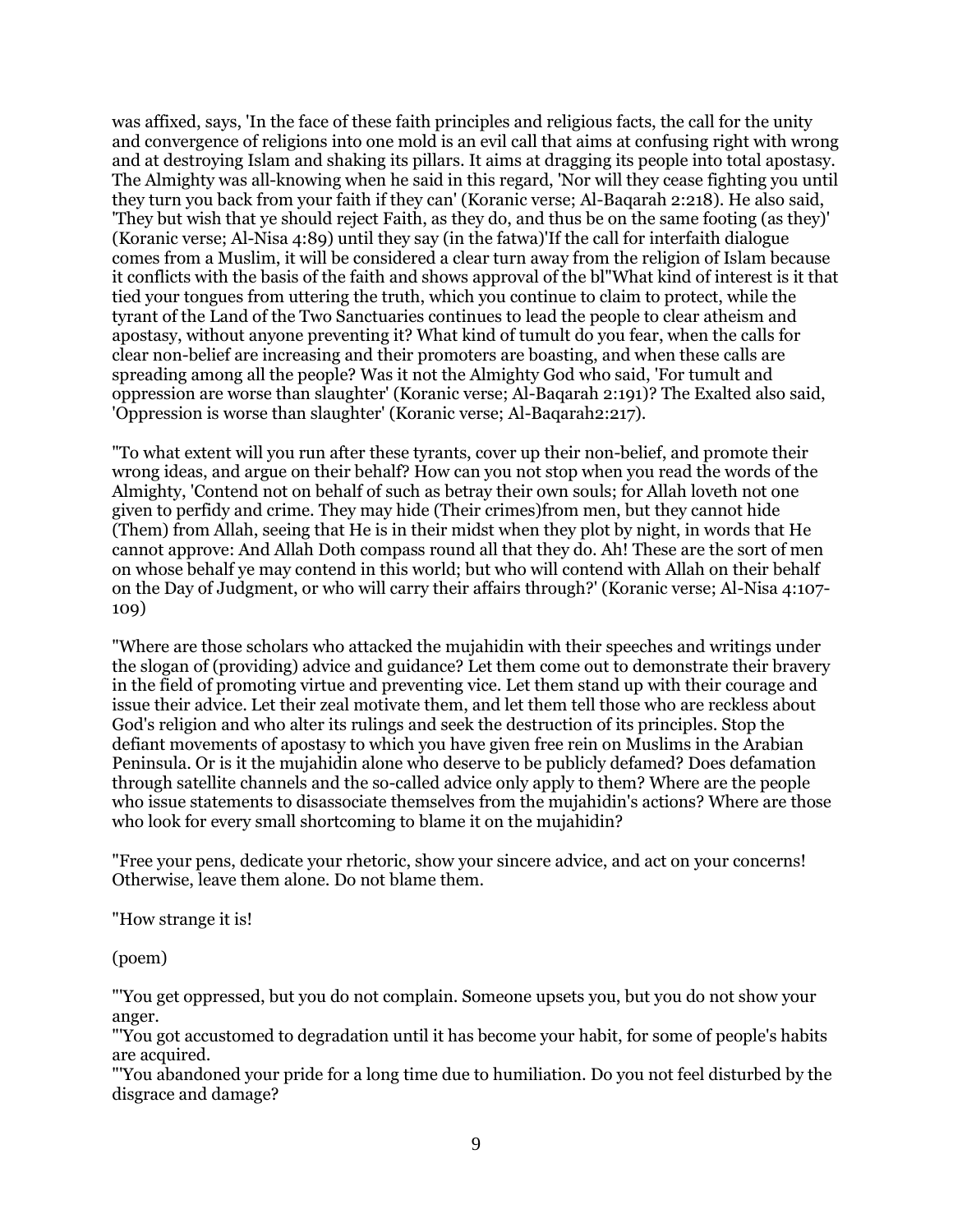"'For God's sake be patient, if the patience is needed when the horses meet and their meeting sends them into frenzy.'

"Even the polytheist rejectionists, against whom numerous decrees about their atheism were issued only yesterday to expose them and reveal their polytheism, have become partners with (those who belong to the tolerant religion) in representing Muslims in conferences that are held for interfaith dialogues. Have the polytheist rejectionists found the right path, or have you, oh promoters and supporters of interfaith dialogue, gone astray?

"Honest scholars have often stood against calls for convergence between Sunnis and Shiites who claim to be Muslims. Some of those people who have sought that convergence wrote the conclusion of their experience showing that convergence is impossible and is a waste of efforts.

"Look how the tyrants of Al-Sa'ud have taken a long leap in which interfaith convergence between the Sunnis and the Shiites has become one of the uncontested issues (considering both Sunnis and Shiites as Muslims belonging to the same faith), and the search now was focused only on the interfaith convergence.

"May God bring misfortune to the religion that has united the monotheism of the Sunnis and the polytheism of the Shiites and brought under its dome those who were satisfied with the noble companions and those who curse them and hate them and those who respect the mother of the faithful, Aisha, may God be pleased with her, and those who falsely slander her and utter lies about her.

"This blatant polytheist call represents a crossroads between Muslims and their scholars in the Arabian Peninsula in particular and in the world in general. There is no place for amiability and no time for debates. There is no room anymore for deception and covering up. It is time for sharpening the spearheads and showing the truth and the monotheistic position on the King, Who will judge on Judgment Day. By God, expediting the killing of this reckless tyrant, who has declared himself as one of the imams of atheism, will be one of the greatest qurubat (the acts of drawing one closer to God) and the most venerable submissive act (to God). 'But if they violate their oaths after their covenant, and taunt you for your Faith,- fight ye the chiefs of Unfaith: for their oaths are nothing to them: that thus they may be restrained' (Koranic verse; Al-Tawbah 9:12).

"His (King Abdallah's)wickedness, harm, and non-belief would only go away with the Muhammad Ibn Muslimah Brigades that were founded by the prophet of mercy who said: 'Who is going to fight Ka'b Ibn Al-Ashraf? He caused harm to God and his prophet. Then, Muhammad Ibn Muslima said: Would you like me to kill him? The prophet responded: Yes' (Hadith).

"Who is going to kill this tyrant, who manipulated Islam, allied himself with the Jews and the Christians against the Muslims, filled his prisons with the chosen monotheists(mujahidin), fooled with the religion of monotheism and befriended those who insulted the prophet, headed by the worshiper of the cross, the pope of the Vatican?

"Blessed is the person whom God has chosen to carry out this good deed and to be the sacrifice for the religion and the fortress of monotheism (by assassinating the Saudi king) to protect the Muslims from a furious wave of non-belief that can uproot their (true) religion and the roots of their faith! That would not be achieved unless this corrupt source, which bring us filth and impurity every day, is killed.